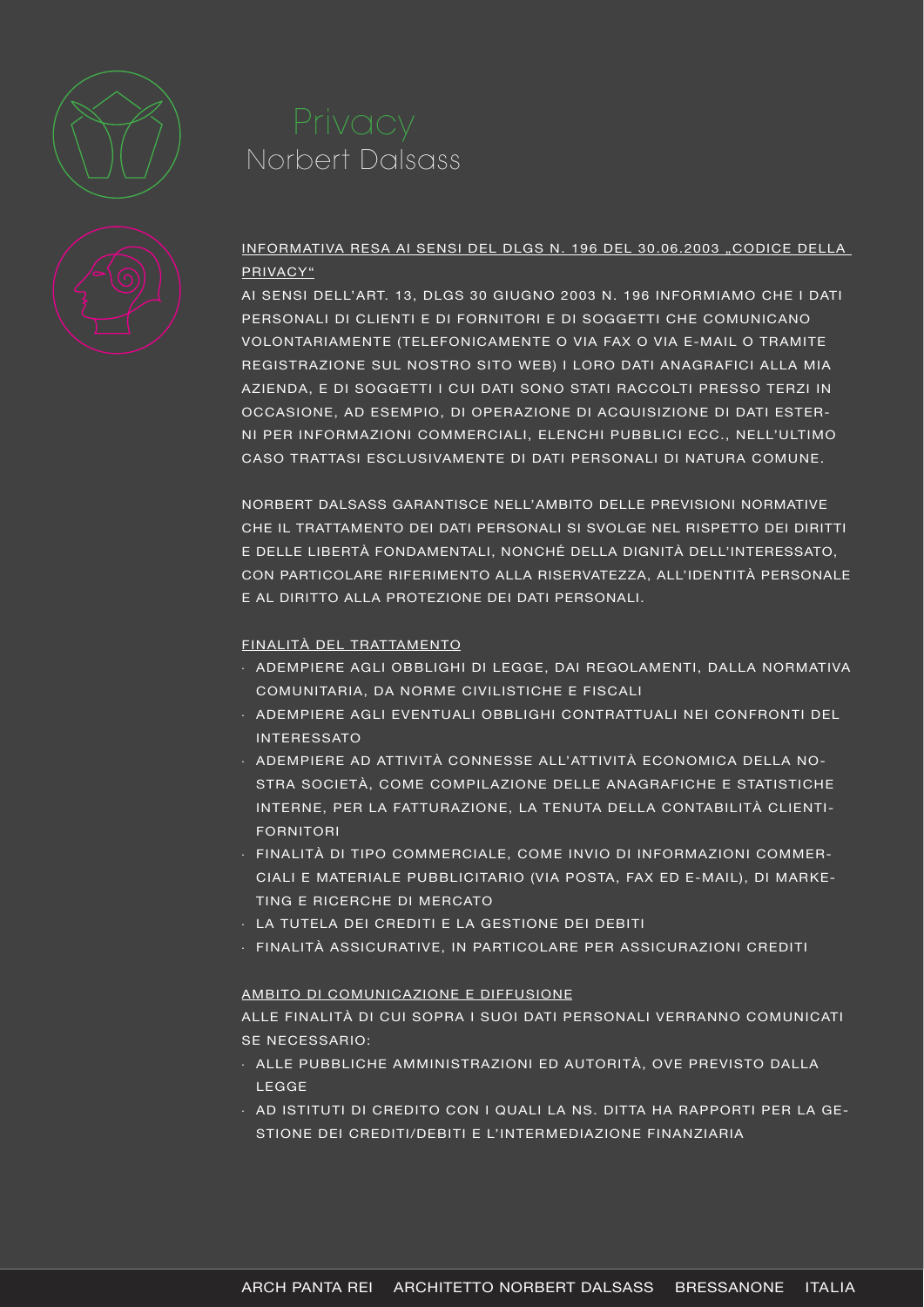

## Norbert Dalsass



- · A TUTTE QUELLE PERSONE FISICHE E/O GIURIDICHE, PUBBLICHE E/O PRI-VATE (STUDI DI CONSULENZA LEGALE, AMMINISTRATIVA E FISCALE, UFFICI GIUDIZIARI, CAMERE DI COMMERCIO ECC.), QUANDO LA COMUNICAZIONE RI-SULTI NECESSARIA O FUNZIONALE ALLO SVOLGIMENTO DELLA MIA ATTIVITÀ
- · A FORNITORI/PRODUTTORI AL FINE DI REGISTRARE I PRODOTTI

I DATI PERSONALI TRATTATI DALLA MIA SOCIETÀ NON SONO SOGGETTI A DIF-FUSIONE.

#### MODALITÀ DI TRATTAMENTO

IL TRATTAMENTO POTRÀ EFFETTUARSI CON O SENZA L'AUSILIO DI MEZZI ELETTRONICI E COMUNQUE AUTOMATIZZATI E COMPRENDERÀ TUTTE LE OPE-RAZIONI PREVISTE ALL'ART. 4 COMMA 1, LETTERA A, DLGS. 30 GIUGNO 2003 N. 196 E NECESSARIE AL TRATTAMENTO IN QUESTIONE. COMUNQUE IL TRATTA-MENTO SARÀ EFFETTUATO NELL'OSSERVANZA DI OGNI MISURA CAUTELATIVA, CHE NE GARANTISCA LA SICUREZZA E LA RISERVATEZZA.

#### DIRITTI DELL'INTERESSATO

IL CODICE DELLA PRIVACY CONFERISCE AGLI INTERESSATI L'ESERCIZIO DI SPE-CIFICI DIRITTI DI CUI ALL'ART. 7. IN PARTICOLARE PUÒ OTTENERE DAL TITOLARE LA CONFERMA DELL'ESISTENZA O MENO DI PROPRI DATI PERSONALI CHE LO RIGUARDANO E LA LORO COMUNICAZIONE IN FORMA INTELLIGIBILE. L'INTERES-SATO PUÒ ALTRESÌ CHIEDERE DI CONOSCERE L'ORIGINE DEI DATI, LE FINALITÀ E MODALITÀ DEL TRATTAMENTO NONCHÉ LA LOGICA APPLICATA IN CASO TRAT-TAMENTO EFFETTUATO CON L'AUSILIO DI STRUMENTI ELETTRONICI, L'IDENTI-FICAZIONE DEGLI ESTREMI IDENTIFICATIVI DEL TITOLARE, DEI RESPONSABILI NOMINATI E DEI SOGGETTI E CATEGORIE DI SOGGETTI AI QUALI I DATI POSSONO ESSERE COMUNICATI O CHE POSSONO VENIRE A CONOSCENZA.

L'INTERESSATO HA IL DIRITTO DI OTTENERE L'AGGIORNAMENTO, LA RETTI-FICAZIONE E L'INTEGRAZIONE, OVVERO LA CANCELLAZIONE, LA TRASFOR-MAZIONE IN VIA ANONIMA O IL BLOCCO DEI DATI TRATTATI IN VIOLAZIONE DI LEGGE. L'INTERESSATO HA DIRITTO DI OPPORSI, IN TUTTO O IN PARTE, PER MOTIVI LEGITTIMI, AL TRATTAMENTO DEI DATI PERSONALI CHE LO RIGUARDA-NO, E SENZA MOTIVO AL TRATTAMENTO DEI DATI CHE LO RIGUARDANO A FINI DI INVIO DI MATERIALE PUBBLICITARIO O DI VENDITA DIRETTA O PER IL COMPI-MENTO DI RICERCHE DI MERCATO O DI COMUNICAZIONE COMMERCIALE.